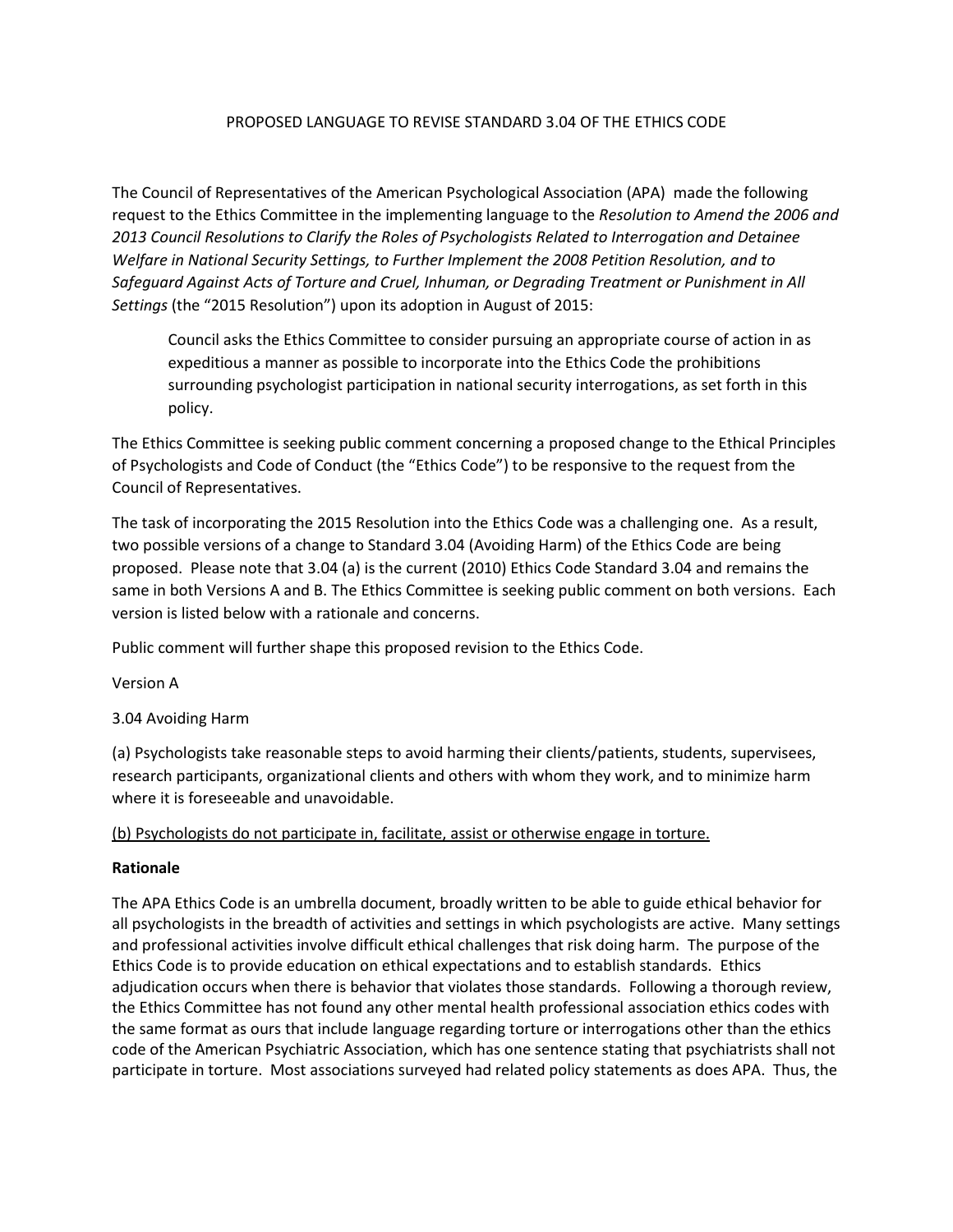language in version A is consistent with, but more specific and clear than the American Psychiatric Association language.

It is also important for the language to be consistent with the other Standards of the Ethics Code so that there is coherence and consistency within the Code across standards. The language should not be so specific that it is inconsistent with the overall framework of the Ethics Code. The 2015 Resolution is much more specific than any other language in, or area of, the current Ethics Code. For example, the Ethics Code, as an umbrella instrument designed to serve all psychologists, does not prohibit work in specific environments or with specific employers. Rather, the Code's focus is on the determination of ethical functioning within the scope of environments in which psychologists are employed. Nevertheless, behaviors that do not meet ethical standards, such as a standard forbidding involvement in torture, are adjudicated irrespective of a work environment. The language in Version A would allow this to occur, thus meeting the needs of the membership to address such unethical behavior.

In addition, it is important to consider unintended consequences, such as the impact of an amendment to the APA Ethics Code on state licensing boards that include the APA Ethics Code in their licensing law. States may not continue to use the APA Ethics Code as the basis for their licensing law if they do not feel that an amendment is consistent with their own constraints and needs.

The APA Ethics Code serves a different purpose, and is constructed of different language, than are policy statements. Thus, policy statements do not readily translate into the Ethics Code language. Not all APA policy needs to, nor should, be added to the Ethics Code.

## **Concerns**

The addition to the Ethics Code of 3.04 (b) as proposed in Version A is important for adoption but does not provide psychologists with the specific guidance that is necessary to interpret the meaning and understanding of the role of psychologists working for military and intelligence entities, and contracted services related to national security interrogation. It is true that other health associations have not addressed this subject extensively in their Ethics Codes but no other profession has experienced the cross-cutting impact on leadership, staff, governance, membership, and the public that APA has faced. It is also true that with the exception of some standards such as those related to sexual misconduct the Ethics Code is elegantly written to convey interpretable meaning and does not sacrifice generalizability for a particular proficiency or specialty. This standard, therefore, is not being written for military psychologists only but for the profession and the public to understand the role of professional psychologists in national security.

All professions have multiple means by which the professional values of their membership are defined and conveyed (e.g., resolutions, policies, guidelines, by-laws, amendments). In psychology, these are meant to further define values and to provide decision making factors to psychologists in meeting the standard of practice against which we measure our behavior. It is true, however, that none of these documents or positions are enforceable unless cited in the APA Ethics Code or through jurisdictional legislation. Because of the association-wide impact and implication for action resulting from the recent independent review, the membership and the public need to have clarity on enforceability.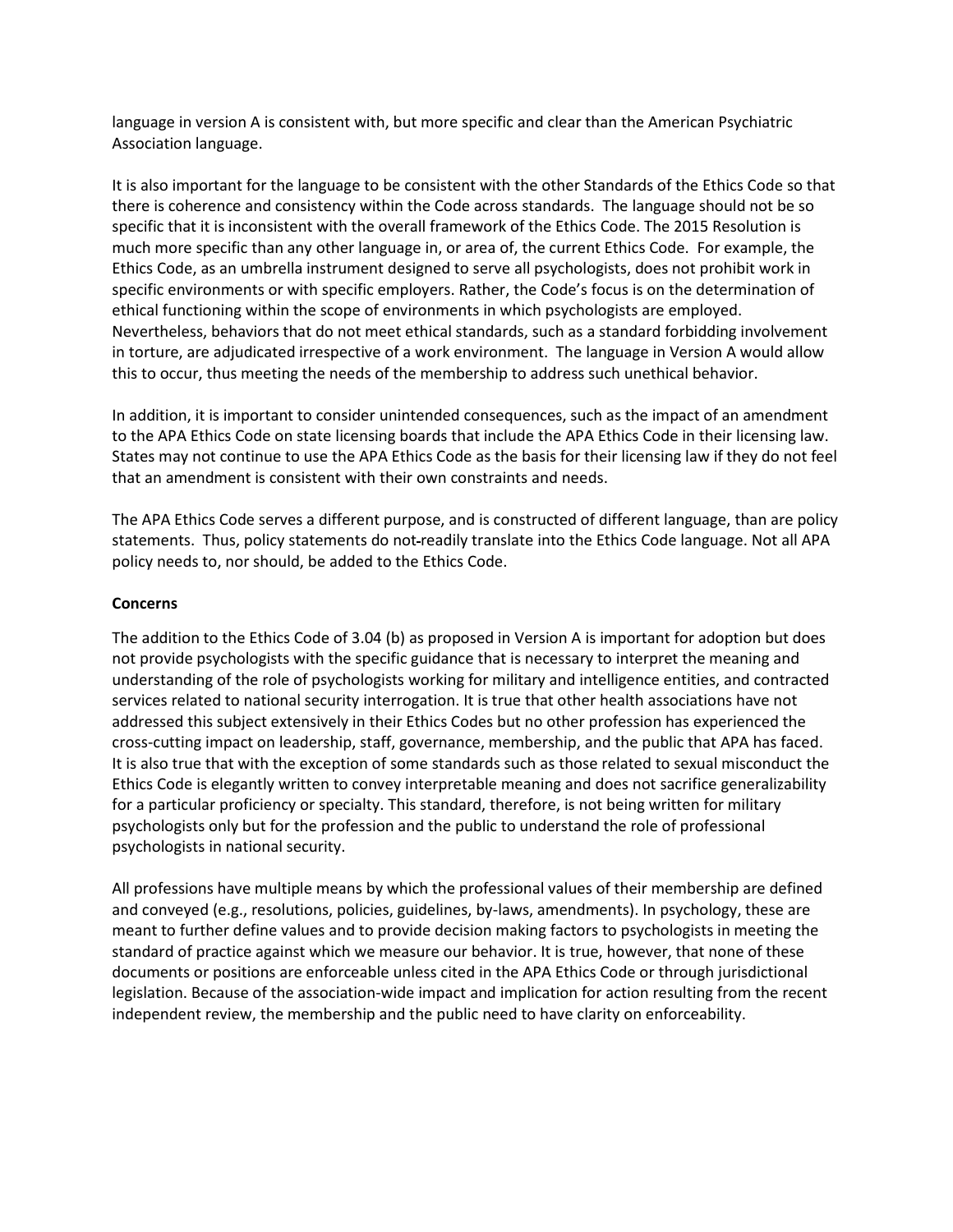### Version B

### 3.04 Avoiding Harm

(a) Psychologists take reasonable steps to avoid harming their clients/patients, students, supervisees, research participants, organizational clients and others with whom they work, and to minimize harm where it is foreseeable and unavoidable.

(b) Psychologists do not participate in, facilitate, assist or otherwise engage in torture or cruel, inhuman or degrading treatment or punishment.

(c) Psychologists do not conduct, supervise, or otherwise assist or be present at any national security interrogations for any military or intelligence entities, including private contractors working on their behalf. They do not advise on conditions of confinement insofar as these might facilitate such an interrogation. Psychologists may consult on policy and training pertaining to information-gathering methods that are humane and not related to any specific national security interrogation or detention conditions.

#### **Rationale**

**3.04 (b)** The specific delineation of the phrase "cruel, inhuman or degrading treatment or punishment" is important. The definition of the term "torture", or any descriptive term, can be changed by any entity that has the authority to change that definition. During the early years of detainee interrogation under the George W. Bush administration, the term torture was narrowly defined thereby omitting conditions that standards of care would include as torturous (e.g., techniques ranging from sleep deprivation to waterboarding). Even though these early exclusions are now acknowledged as a means of torture, the definition can be changed by any entity that has the authority to change that definition.

The term "torture" could be defined quite differently by individuals of different perspectives, motives, and values. The addition of the phrase "cruel, inhuman or degrading treatment or punishment" further defines the unacceptability of actions that may fall short of torture yet nonetheless are harmful. Our APA Ethics Code, APA adopted guidelines, and standards of practice rely on our shared definition of reasonableness to make judgments and decisions about psychologists' behaviors. The standard of care for what is "torture" or what is "cruel, inhuman, or degrading" is determined by the prevailing view of other psychologists, not other individuals involved in the activity in question. As used in the 2010 Ethics Code, the term *reasonable* means "the prevailing professional judgment of psychologists engaged in similar activities in similar circumstances, given the knowledge the psychologist had or should have had at the time." For example, some authority may consider sleep deprivation cruel but not torturous. Without the additional description of cruel, inhuman, and degrading, authorities may determine that an activity such as sleep deprivation is cruel but not torturous resulting in the acceptance of that activity. Most psychologists would agree that excessive sleep deprivation would be deemed cruel and inhuman. Psychologists, therefore, look to our own prevailing judgment rather than definitions determined by other entities if our determination is of a higher level of safety and welfare.

**3.04 (c)** The prohibition of psychologists from participation in national security interrogations directly on behalf of military or intelligence entities or through other parties working on their behalf corrects the conflict of interest inherent in representing a third party (e.g., intelligence entities) for whom "safeguarding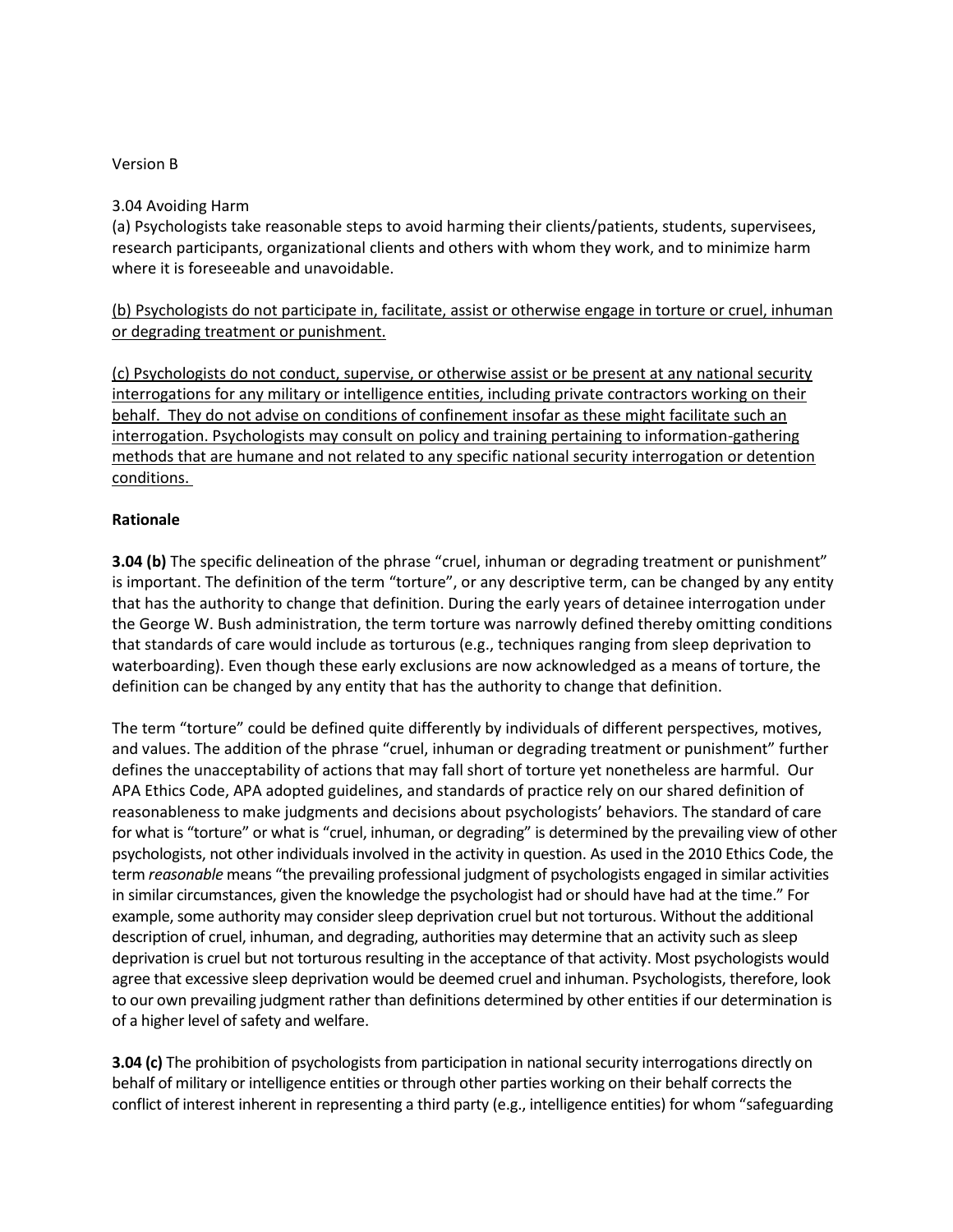the welfare of others" (Ethics Code, 2010, Principle A) or avoiding harm (ES: 3.04) is not the paramount concern. Because the public views psychologists as benevolent and nonmaleficient, the very involvement in any way of psychologists in national security interrogations can create a deceptive and inaccurate impression to both the public and those being interrogated that the role of psychologists in interrogations is "safeguarding the welfare of others" (Ethics Code, 2010, Principle A) and might result in less oversight based on reliance of psychologists as defenders of the welfare of others. When the client is any entity other than the individuals being interrogated or their representatives, psychologists' purpose of involvement and allegiance to the interrogated individuals is compromised.

Conditions of confinement can be manipulated in attempts to affect the outcome of interrogations. Manipulation of antecedent conditions prior to interrogation can itself be a means of torture or cruel, inhuman, or degrading treatment (e.g., semi-standing positions, temperature control, noise, light). The involvement of psychologists in manipulation of confinement conditions compromises psychologists' obligation to avoid harm (ES: 3.06) and can, whether knowingly or not, facilitate engagement in torture or cruel, inhuman, or degrading treatment.

The enhanced statements in 3.04(b) and the addition of 3.04(c) adds the definitional specificity necessary for psychologists to make informed decisions and reduces the likelihood of intended or unintended misinterpretation.

## **Concerns**

**3.04 (b)** Concerns related to this section are about the phrase "cruel, inhuman or degrading treatment or punishment." As an umbrella document, broadly written to guide ethical behavior, the Ethics Code should not be influenced by politics, nor should it be tied to policies or definitions of the George W. Bush or any other administration. If torture can be interpreted or defined differently by different entities, so can "cruel, inhuman, or degrading treatment or punishment." There are many times when psychologists make decisions or recommend interventions that could be considered cruel or degrading. These include certain behavioral programs, custody decisions, and recommendations made by prison psychologists to deny parole. It may also be the case when a psychologist in an institutional setting recommends putting a client/patient in restraints, seclusion, or a particular hold. For purposes of an Ethics Code, this language is problematic and would be troublesome for many psychologists in other settings. If psychologists look to their prevailing judgment regarding what is "cruel, inhuman, or degrading treatment or punishment," then psychologists must look to their prevailing judgment regarding what is "torture." Actions that fall short of torture, but are nonetheless harmful are addressed in the Ethics Code in Section 3.04(a).

**3.04 (c)** Several concerns arise in this section of Version B. First, there is a lack of clarity about what is meant by "be present." It is not clear if this means present in the room where an interrogation is taking place, being present in the building, or working at a site where interrogations take place.

Second, the wording in section "c" does not distinguish between work that is done on US versus international sites, which was the concern raised in the 2015 Resolution. The Resolution was not intended to forbid work that is already subject to Constitutional oversight, as the problems arose where there were not those protections. This wording would now cover national security work that is done locally. Moreover, merely changing the language to forbid only foreign locations would be extremely peculiar in the context of the rest of the Code.